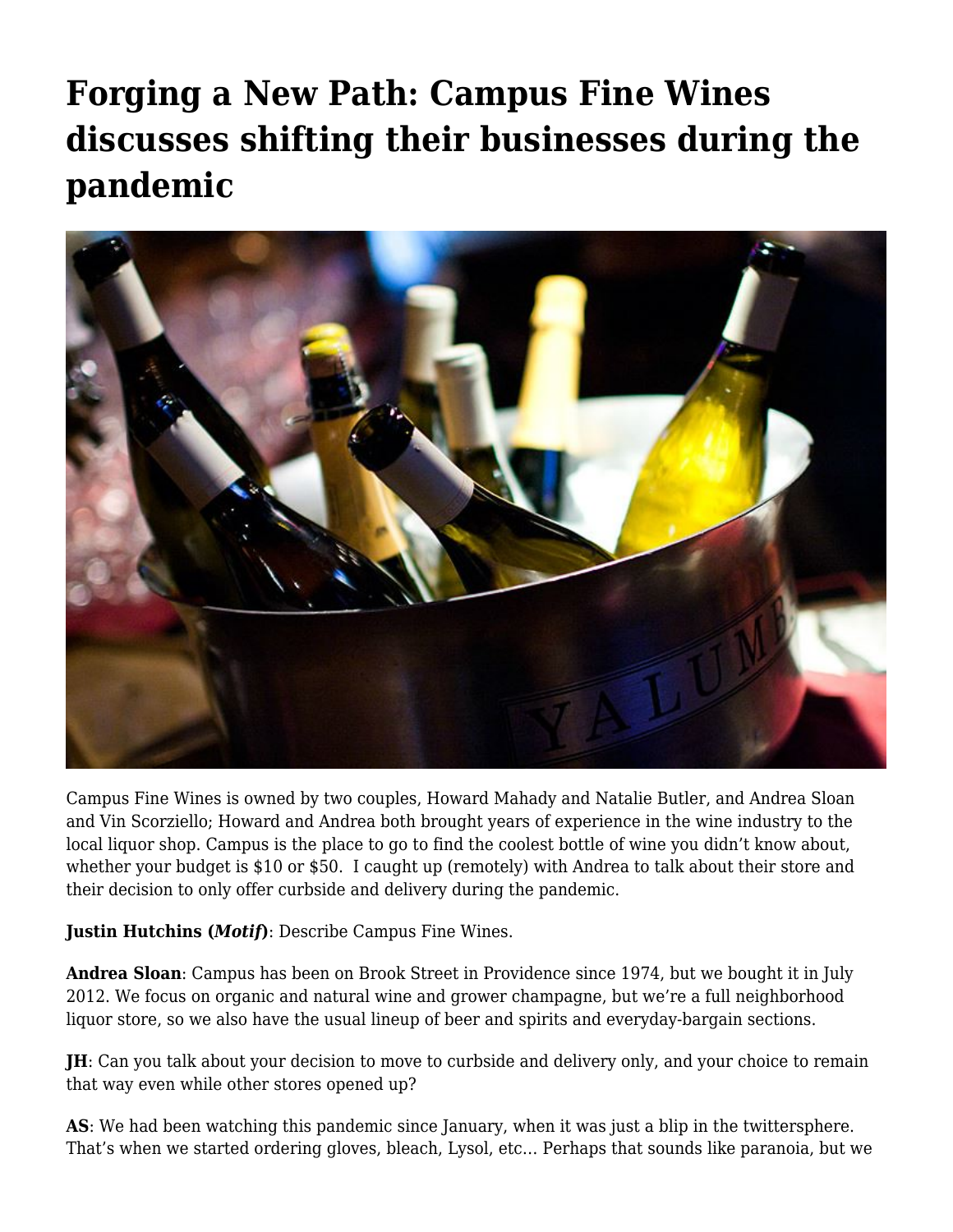were reading what epidemiologists were saying, and it just sounded dire… So we were mentally prepared to close, and we honestly thought that we would be ordered to close, which never actually happened. We went to credit/debit only in the beginning of March, and then decided that we would close to the public before the pandemic was declared. We decided to do this because we couldn't justify putting our employees, ourselves or our customers at risk, especially when so little is known about this disease. We also lost Vin's (Andrea's husband) mom the day before the pandemic was officially declared in the US, so this isn't abstract for us, and the no funeral, no closure ("no days off cuz you're essential!") thing is really not fun. So we would like to avoid other people having to go through that same thing, if possible.

We also stay closed to the public for the same reasons we closed at the beginning: the safety of our staff and our community, especially when mask-wearing has become political, which is just extraordinarily stupid, but not at all surprising. But there's also the financial aspect; if one of us gets COVID, we have to close and quarantine for a minimum of two weeks. We don't know about anyone else, but that would be hard for us to weather.

**JH**: Give me an idea of what you had to do to run the business in the current format.

**AS**: We had to trust that our customers would not abandon us. And thankfully they have not! Then because our staff is so tiny, we reduced our hours and days that we're open to Tuesday through Saturday, noon – 6pm. There are only five of us here, and life is too damn short to work seven days a week, 12 hours a day.

Because we're curbside/delivery only, we really had to up our e-comm game, which meant creating an e-comm site. So there's been a lot of loading product and notes and praying that the inventory is accurate (narrator: the inventory is not always accurate). And we took advantage of 0% financing at a local Ford dealership and got ourselves a van, so we were able to increase our delivery capabilities substantially.

**JH**: What has the response been from your customers?

**AS**: It's been pretty fantastic, and we've even gotten new customers because of our business model during this crisis. The only people who give us grief (and some do, loudly, from the sidewalk) tend to be maskless and unfamiliar to us, which is why we stay curbside/delivery only.

**JH**: Campus is a very brick-and-mortar store, in the sense that it is rooted in the community. Have you found new ways to stay connected to the community? And how have you adjusted while being closed to the public?

**AS**: Probably not new ways, but we try to keep up with the newsletter every week, just for some sense of normalcy. But it's not easy, and it's frankly impossible to act like anything is normal. Instagram is generally our go-to for posting new items and sharing any bits of news. And we still chat in our doorway!

**JH**: What climate would allow you to feel comfortable opening your doors to the public again?

**AS**: That's difficult to say. We think our local government is doing a pretty good job at managing this pandemic, but there are some serious ignoramuses at the federal level, and we're just not sure how we're supposed to trust the info that trickles down. Then you have well-managed, science-appreciating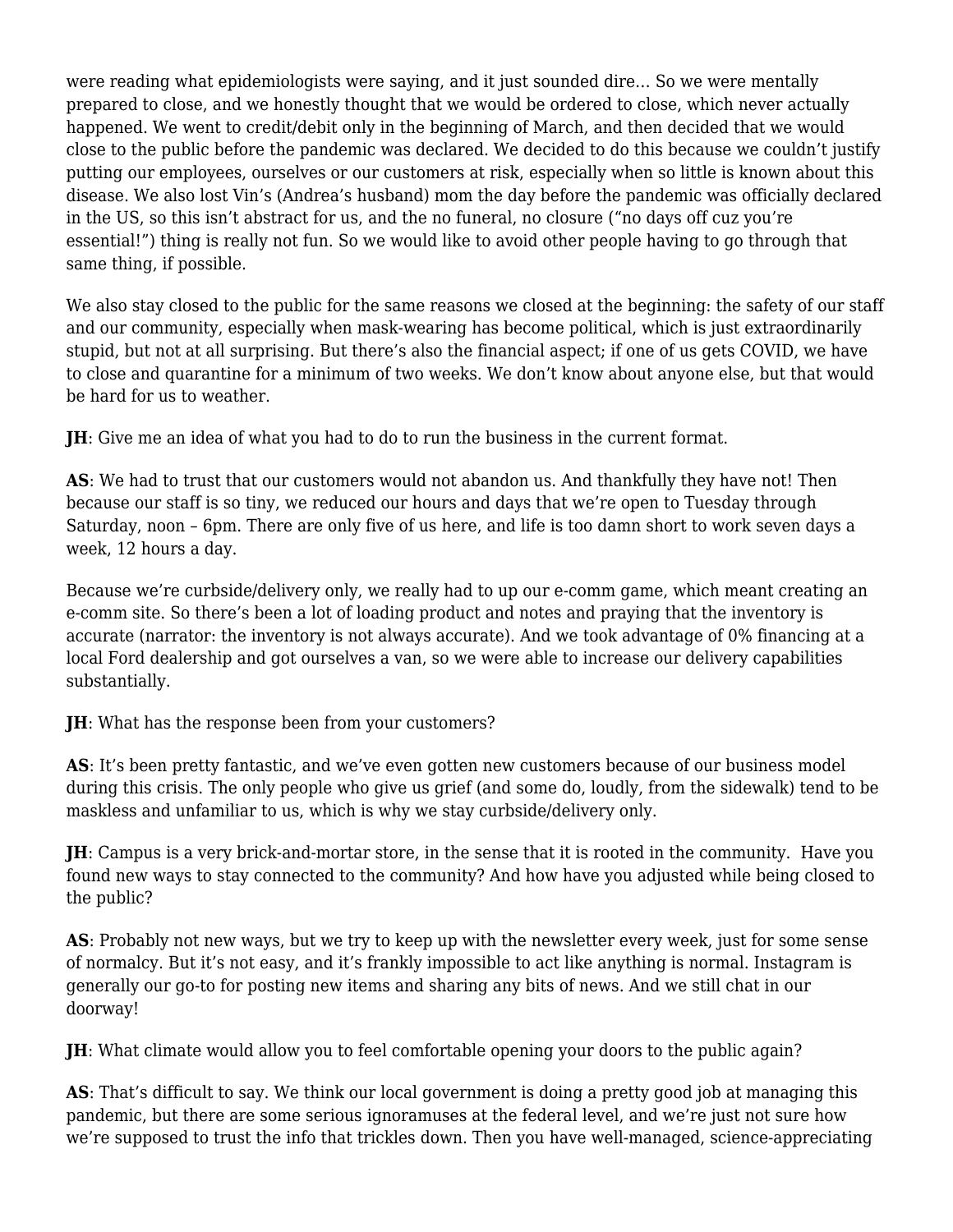countries that re-opened only to shut down again. We're not infectious disease experts, but we think we're going to see a second wave, and we'd rather not rock the boat now.

**JH**: Tell us about the process of choosing wine for your store, and how you have adapted without tastings or trying new wines from sales people and suppliers.

**AS**: We do request things to try, and we've always sought out and asked for wines from producers and importers we know and trust, so it's not all that different from before. No tastings is a challenge, and there's not one of us here who is comfortable doing some Zoom video thing, so it's going to stay notasting for quite some time. But we do try to taste as many new items as we can as they come in so that we can accurately describe and confidently sell them. Unless it's some teeny tiny production allocated thing, which we rarely get to taste anyway!

**JH**: Campus Fine Wines is very active in social issues. In a time where many businesses are politically and socially neutral, why do you feel it is important to take the stands that you do as a business?

AS: As a society we've been trained to accept this notion that regular people aren't supposed to share political opinions (that's for the talking heads on TV!) and that "responsible" media isn't supposed to differentiate between truth and lies (that would show bias!), so that leaves us all at the mercy of the loudest yellers who are usually collecting hefty paychecks for their opinions. The rest of us are supposed to "stay in our lane." Why does Tucker Carlson get to express opinions but we don't? We have no intention of ceding our 1st Amendment rights to cable television and YouTube personalities, and our platform is just as or perhaps more valid than theirs; no one pays us for our opinions, but we know what's right. You either side with humanity or you don't. If you don't, there are plenty of other shops out there. And right now, more than ever, silence really does equal complicity.

**JH**: Can you explain the philosophy and choices you make in choosing wine, and why you think that is important?

**AS**: We try to support producers and importers with whom we already have relationships, and we generally go for real wine from real people. The industrial, corporate producers will be just fine without us, so we'd rather support the little guys, who tend to take a more ethical/responsible approach to farming and doing business.

**JH**: Say I'm getting into wine, and I want to explore wines in the natural category. How do I navigate all these crazy labels and even different colors?

**AS**: Haha, yeah it is a little nutty out there … well, first, it's usually not super cheap. You \*can\* find natural wine under \$20, but it's not all that common, so be prepared to spend a little more, especially with the tariffs still in place. You want to know your importers, from old-school, like Louis/Dressner, to Jenny & François, Selections de la Viña, SelectioNaturel … and then talk to your trusty retailer! People email us all the time now for recommendations, and that's a really good option when no one can do tastings. But natural wine is not all funky, murky, barnyard situations. We have plenty of flawless wines that are naturally made, so you don't need to have an out-there palate to enjoy them.

**JH**: Tell us the easiest way to get cool wine from you with the way you are currently operating.

**AS**: The e-comm [\(campusfinewines.com\)](http://campusfinewines.com) is the easiest, but if you don't see what you want or you want more guidance, send us an e-mail or give us a call.